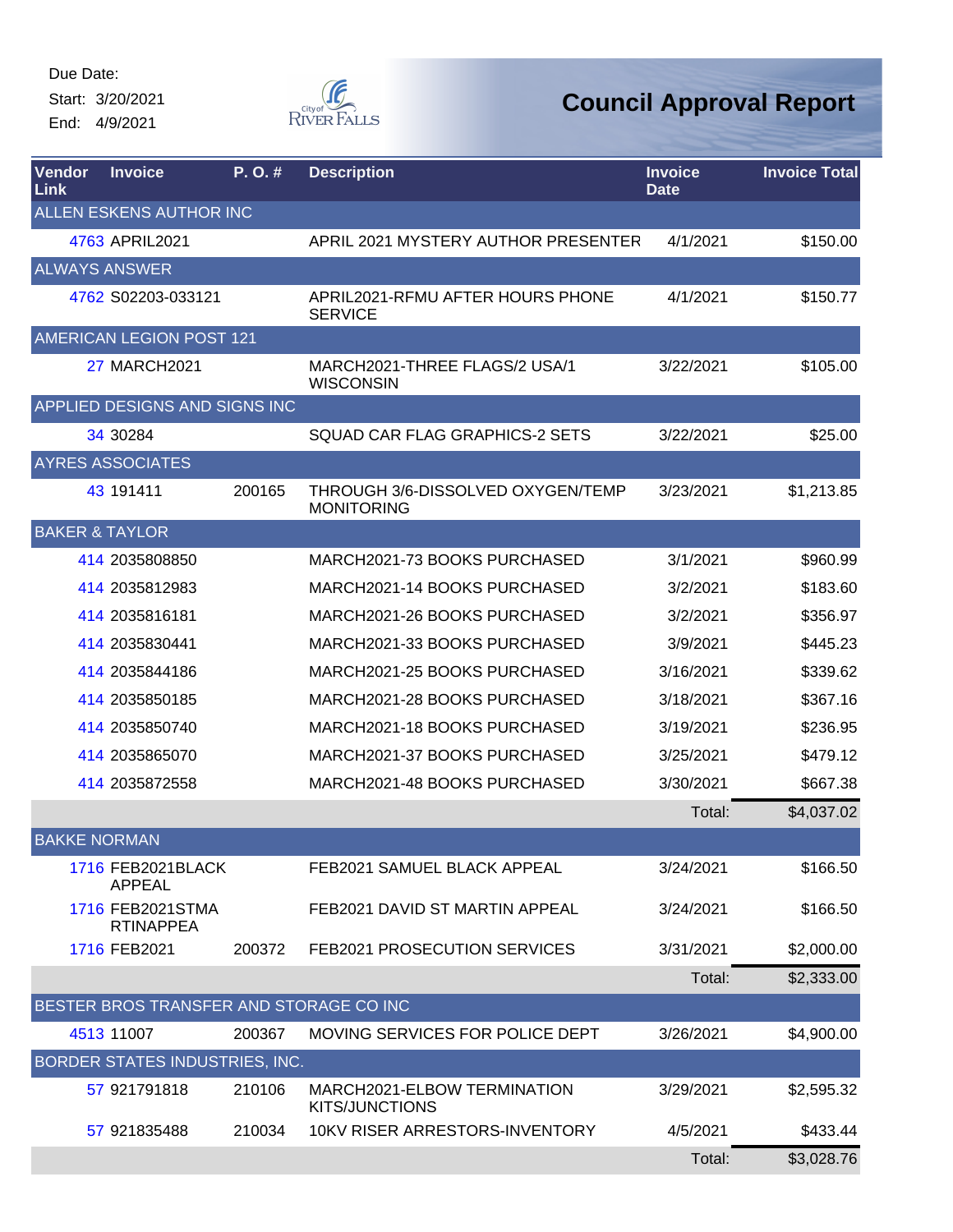Due Date: Start: 3/20/2021

End: 4/9/2021



| Vendor<br>Link     | <b>Invoice</b>                  | P. O. # | <b>Description</b>                                          | <b>Invoice</b><br><b>Date</b> | <b>Invoice Total</b> |
|--------------------|---------------------------------|---------|-------------------------------------------------------------|-------------------------------|----------------------|
|                    | <b>BUG BUSTERS INC</b>          |         |                                                             |                               |                      |
|                    | 2571 17913                      |         | 3/26/21 GENERAL PEST CONTROL-LIBRARY                        | 3/26/2021                     | \$106.00             |
|                    | 2571 17914                      |         | 3/26/21 RODENT CONTROL-FIRE DEPT                            | 3/26/2021                     | \$96.00              |
|                    | 2571 17918                      |         | 3/26/21 GENERAL PEST CONTROL-CITY<br><b>HALL</b>            | 3/26/2021                     | \$99.00              |
|                    |                                 |         |                                                             | Total:                        | \$301.00             |
|                    | <b>CDW GOVERNMENT INC</b>       |         |                                                             |                               |                      |
|                    | 66 9405798                      |         | AUDIO CONFERENCING LICENSE FOR<br><b>TEAMS</b>              | 3/16/2021                     | \$42.23              |
|                    | <b>CENGAGE LEARNING</b>         |         |                                                             |                               |                      |
|                    | 123 73903476                    |         | MARCH2021-THORNDIKE CHOICE-3 BOOKS                          | 3/2/2021                      | \$91.17              |
|                    | 123 73912220                    |         | MARCH2021-CHRISTIAN FICTION PLAN-3<br><b>BOOKS</b>          | 3/3/2021                      | \$73.47              |
|                    | 123 73979576                    |         | MARCH2021-THORNDIKE EDITORS<br><b>CHOICE-1 BOOK</b>         | 3/16/2021                     | \$30.39              |
|                    | 123 73988969                    |         | MARCH2021-WESTERN PLAN-2 BOOKS                              | 3/17/2021                     | \$45.73              |
|                    | 123 74022385                    |         | MARCH2021-THORNDIKE PLAN-TWO<br><b>BOOKS PURCHASED</b>      | 3/23/2021                     | \$60.78              |
|                    |                                 |         |                                                             | Total:                        | \$301.54             |
|                    | <b>CENTER POINT INC</b>         |         |                                                             |                               |                      |
|                    | 412 1831305                     |         | MARCH2021-SIX BOOKS PURCHASED                               | 3/1/2021                      | \$135.42             |
|                    | <b>CENTURIA PUBLIC LIBRARY</b>  |         |                                                             |                               |                      |
|                    | 4751 45717                      |         | REIMBURSE-LOST BOOK/BEFORE SHE<br><b>DISAPPEARED</b>        | 3/19/2021                     | \$25.00              |
| <b>CENTURYLINK</b> |                                 |         |                                                             |                               |                      |
|                    | 1796 210326737                  |         | FEB2021 OUTGOING LONG DISTANCE FAX<br><b>LINES</b>          | 2/28/2021                     | \$3.79               |
|                    | <b>CISCO SYSTEMS INC</b>        |         |                                                             |                               |                      |
|                    | 4486 5100411738                 |         | APRIL2021-WEBEX/VIRTUAL MEETING<br><b>SOFTWARE</b>          | 4/1/2021                      | \$384.00             |
|                    | COMPUTER INTEGRATION TECHNOLOGY |         |                                                             |                               |                      |
|                    | 379 307059                      | 210094  | <b>DISASTER RECOVERY TEST</b>                               | 3/19/2021                     | \$2,500.00           |
|                    | 379 307058                      |         | MARCH2021-IT WORK AT POLICE DEPT                            | 3/19/2021                     | \$248.20             |
|                    | 379 306820                      | 210014  | APRIL2021 MANAGED BACKUP SERVICES                           | 4/1/2021                      | \$1,155.00           |
|                    | 379 306229                      | 210013  | APRIL2021 MANAGED SERVICES<br><b>AGREEMENT</b>              | 4/1/2021                      | \$3,473.60           |
|                    |                                 |         |                                                             | Total:                        | \$7,376.80           |
|                    | CORPORATE FLEET SERVICES, INC   |         |                                                             |                               |                      |
|                    | 2786 68165                      | 210023  | APRIL2021 LEASE PYMTS-THREE<br><b>INVESTIGATOR VEHICLES</b> | 4/1/2021                      | \$1,007.20           |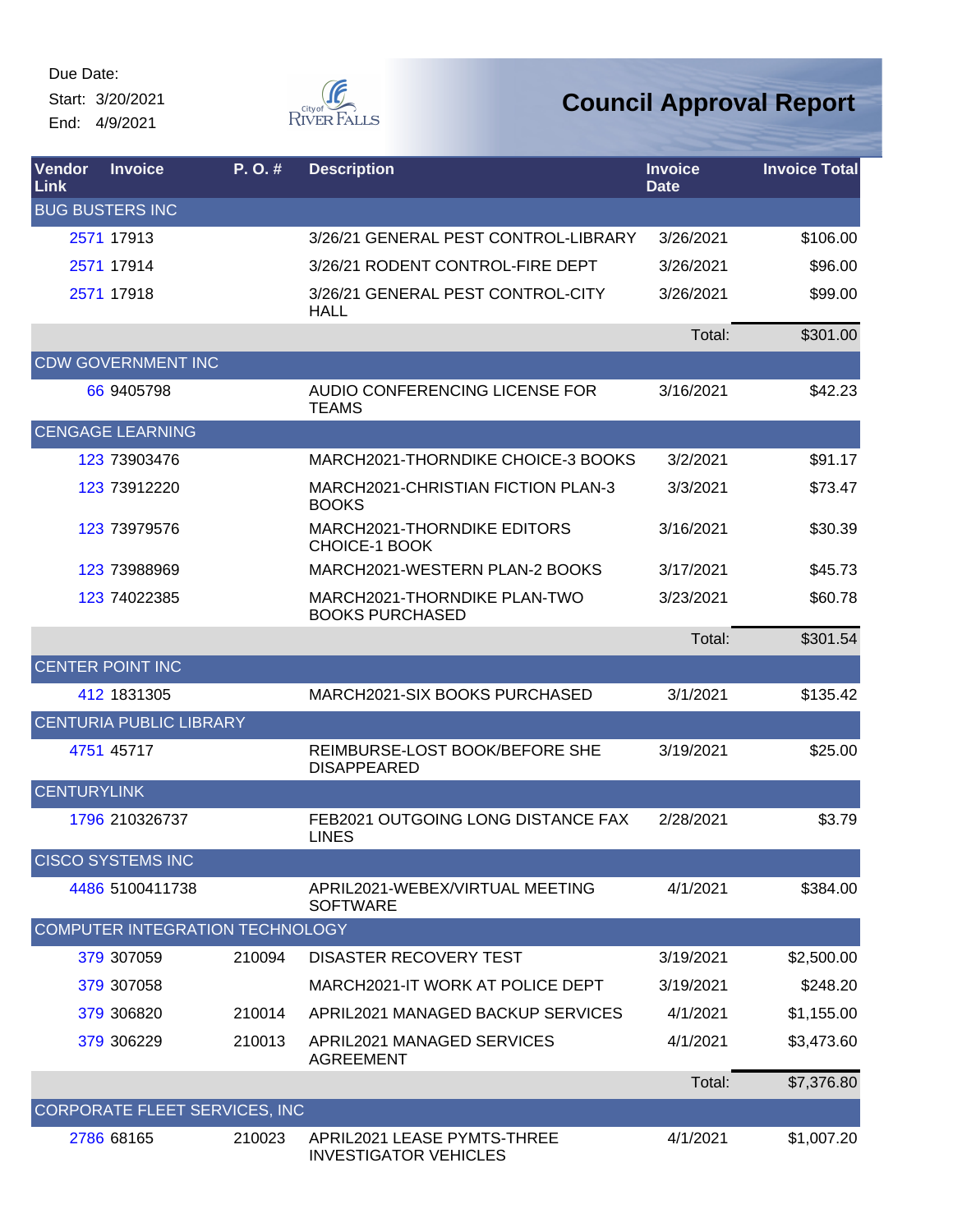Start: 3/20/2021 End: 4/9/2021



| Vendor<br>Link     | <b>Invoice</b>                       | P. O. # | <b>Description</b>                                               | <b>Invoice</b><br><b>Date</b> | <b>Invoice Total</b> |
|--------------------|--------------------------------------|---------|------------------------------------------------------------------|-------------------------------|----------------------|
|                    | <b>CRYSTAL FINISHING SYSTEMS</b>     |         |                                                                  |                               |                      |
|                    | <b>688 RETURN</b>                    |         | <b>RETURN OF FINANCIAL</b><br><b>GUARANTEE/CRYSTAL FINISHING</b> | 4/1/2021                      | \$5,481.28           |
| <b>CURTIS, RAY</b> |                                      |         |                                                                  |                               |                      |
|                    | 427 2021TOOLALLO<br>W                |         | 2021 PARTIAL TOOL ALLOWANCE                                      | 3/31/2021                     | \$262.70             |
|                    | <b>DAVID HOLODNACK</b>               |         |                                                                  |                               |                      |
|                    | 2573 2021TOOLALLO<br>W               |         | 2021 TOOL ALLOWANCE                                              | 3/31/2021                     | \$350.00             |
|                    | DELTA DENTAL OF WISCONISN INC        |         |                                                                  |                               |                      |
|                    | 2572 1585922 APRIL<br><b>RET</b>     |         | APRIL RETIREE VISION INSURANCE                                   | 4/1/2021                      | \$6.21               |
|                    | 2572 1585921 APRIL<br>2021           |         | APRIL 2021 VISION INSURANCE                                      | 4/1/2021                      | \$461.02             |
|                    |                                      |         |                                                                  | Total:                        | \$467.23             |
| <b>EFTPS</b>       |                                      |         |                                                                  |                               |                      |
|                    | 7 66832                              |         | Payroll Period 3/8 - 3/21                                        | 3/26/2021                     | \$69,189.29          |
|                    | 7 67350                              |         | Payroll Period 3/22/21 - 04/04/21                                | 4/9/2021                      | \$66,414.71          |
|                    |                                      |         |                                                                  | Total:                        | \$135,604.00         |
|                    | <b>EHLERS COMPANIES</b>              |         |                                                                  |                               |                      |
|                    | 4344 86431                           |         | FEB2021-SENIOR LIVING PROJECT-TIF<br><b>REQUEST PREP</b>         | 3/9/2021                      | \$877.50             |
|                    | <b>ENTERPRISE FM TRUST</b>           |         |                                                                  |                               |                      |
|                    | 456 FBN4183303                       | 210049  | <b>MARCH21 MOTOR POOL/BLDG INSP</b><br><b>VEHICLE LEASES</b>     | 4/1/2021                      | \$1,896.78           |
|                    | EO JOHNSON CO. INC                   |         |                                                                  |                               |                      |
|                    | 98 29032864                          |         | APRIL2021-LIBRARY RICOH C4504 COPIER                             | 4/1/2021                      | \$125.74             |
| <b>EW HOMES</b>    |                                      |         |                                                                  |                               |                      |
|                    | 4752 MARCH2021                       |         | MARCH2021-RFMU OVERPYMT-<br>ACCT#10179-00/10183-02               | 3/25/2021                     | \$248.68             |
|                    | <b>FALKOWSKI, DERRICK</b>            |         |                                                                  |                               |                      |
|                    | 3911 MARCH2021                       |         | MARCH2021-7.50 HRS ELECTION WORK                                 | 3/19/2021                     | \$97.50              |
|                    | <b>FBG SERVICE CORPORATION</b>       |         |                                                                  |                               |                      |
|                    | 364 897561                           | 210071  | MARCH2021 JANITORIAL CONTRACT-<br>MULTIPLE CITY DEPTS            | 3/31/2021                     | \$5,577.00           |
|                    | FBI NATIONAL ACADEMY ASSOCIATION     |         |                                                                  |                               |                      |
|                    | 626 2021                             |         | <b>G.YOUNG-ANNUAL TRAINING</b><br><b>REGISTRATION</b>            | 4/1/2021                      | \$110.00             |
|                    | FIRST NATIONAL BANK - RF SECTION 125 |         |                                                                  |                               |                      |
|                    | 6 66831                              |         | Payroll Period 3/8 - 3/21                                        | 3/26/2021                     | \$3,885.72           |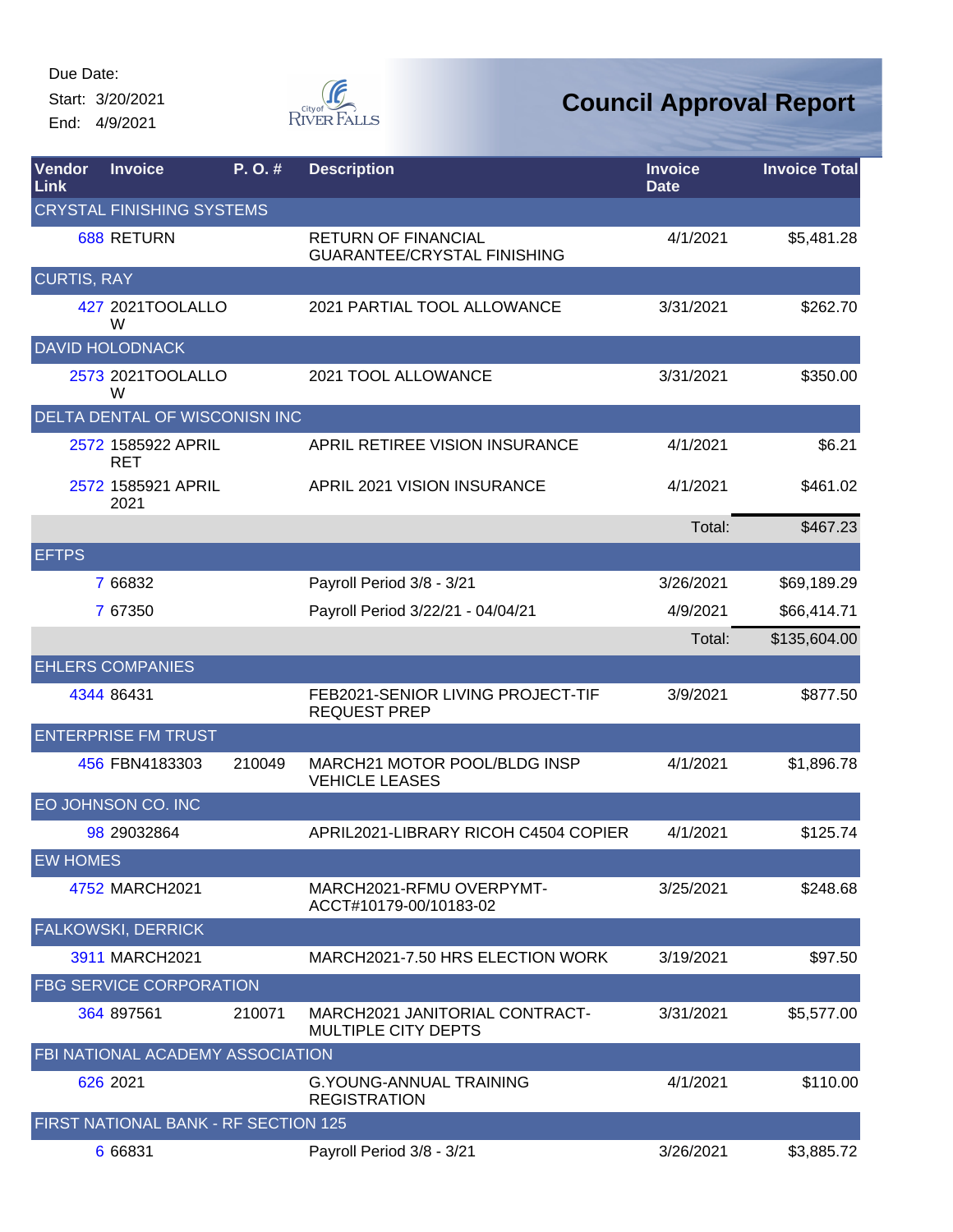Start: 3/20/2021 End: 4/9/2021



| Vendor<br>Link | <b>Invoice</b>                     | P. O. # | <b>Description</b>                                           | <b>Invoice</b><br><b>Date</b> | <b>Invoice Total</b> |
|----------------|------------------------------------|---------|--------------------------------------------------------------|-------------------------------|----------------------|
|                | 6 67349                            |         | Payroll Period 3/22/21 - 04/04/21                            | 4/9/2021                      | \$3,885.72           |
|                |                                    |         |                                                              | Total:                        | \$7,771.44           |
|                | <b>FORUM COMMUNICATION CO</b>      |         |                                                              |                               |                      |
|                | 234 CL01769565                     |         | TAX INCREMENT DIST 17-NEWSPAPER<br><b>NOTICE</b>             | 3/1/2021                      | \$179.13             |
|                | 234 CL01770572                     |         | MARCH2021-UTILITY ADVISORY BOARD-<br>NEWSPAPER NOTICE        | 3/11/2021                     | \$50.95              |
|                | 234 CL01770713                     |         | MARCH2021-COUNCIL AGENDA -<br><b>NEWSPAPER NOTICE</b>        | 3/18/2021                     | \$74.93              |
|                | 234 CL01770712                     |         | MARCH2021-COUNCIL PROCEDINGS                                 | 3/18/2021                     | \$398.60             |
|                | 234 CL01770941                     |         | MARCH2021-PUBLIC TEST VOTING<br><b>EQUIPMENT-NOTICE</b>      | 3/25/2021                     | \$35.96              |
|                | 234 CL01770776                     |         | PUMP STATION REMOVAL/SEWER<br><b>IMPROVEMENTS-PAPER</b>      | 3/25/2021                     | \$118.02             |
|                | 234 CL01771296                     |         | MARCH2021-JOINT REVIEW BOARD-<br><b>NEWSPAPER NOTICE</b>     | 3/31/2021                     | \$29.97              |
|                | 234 CL01771258                     |         | MARCH2021-BOARD OF CANVASSERS-<br><b>NEWSPAPER NOTICE</b>    | 3/31/2021                     | \$11.99              |
|                | 234 CL01771098                     |         | MARCH2021-PLAN COMMISSION AGENDA-<br><b>NEWSPAPER NOTICE</b> | 3/31/2021                     | \$47.95              |
|                | 234 CL01771267                     |         | MARCH2021-COUNCIL PROCEEDINGS-<br><b>NEWSPAPER NOTICE</b>    | 3/31/2021                     | \$293.71             |
|                |                                    |         |                                                              | Total:                        | \$1,241.21           |
|                | FP MAILING SOLUTIONS               |         |                                                              |                               |                      |
|                | 849 RI104831820                    |         | LIBRARY-POSTBASE INKJET CARTRIDGE                            | 3/24/2021                     | \$264.84             |
|                | <b>FRONTIER AG &amp; TURF</b>      |         |                                                              |                               |                      |
|                | 122 9374RF                         | 210112  | <b>GATOR RENTAL-YEAR 1 OF 3</b>                              | 3/29/2021                     | \$11,250.00          |
|                | <b>GRACE PAULSON</b>               |         |                                                              |                               |                      |
|                | 937 MARCH2021                      |         | MARCH2021-SOLAR REFUND-ACCT#5856-<br>00                      | 3/24/2021                     | \$35.43              |
|                | <b>GUARDIAN SUPPLY LLC</b>         |         |                                                              |                               |                      |
|                | 4255 8665                          |         | <b>B.POSEL-CARGO POCKET PANTS</b>                            | 3/23/2021                     | \$69.99              |
|                | <b>HAAS AND SONS, INC</b>          |         |                                                              |                               |                      |
|                | 3973 73502                         |         | CONCRETE ORDER-DRINKING<br>FOUNTAIN/MAN HOLE REPAIR          | 3/1/2021                      | \$675.00             |
|                | <b>HEALTH PARTNERS</b>             |         |                                                              |                               |                      |
|                | 356 103545749<br><b>APRIL 2021</b> |         | APRIL 2021 HEALTH DENTAL INSURANCE                           | 4/1/2021                      | \$184,375.85         |
|                | <b>HELBIG, ANGELINA</b>            |         |                                                              |                               |                      |
|                | 3067 MARCH2021                     | 210044  | MARCH2021-SAFETY COORDINATOR<br><b>SERVICES</b>              | 3/1/2021                      | \$6,066.00           |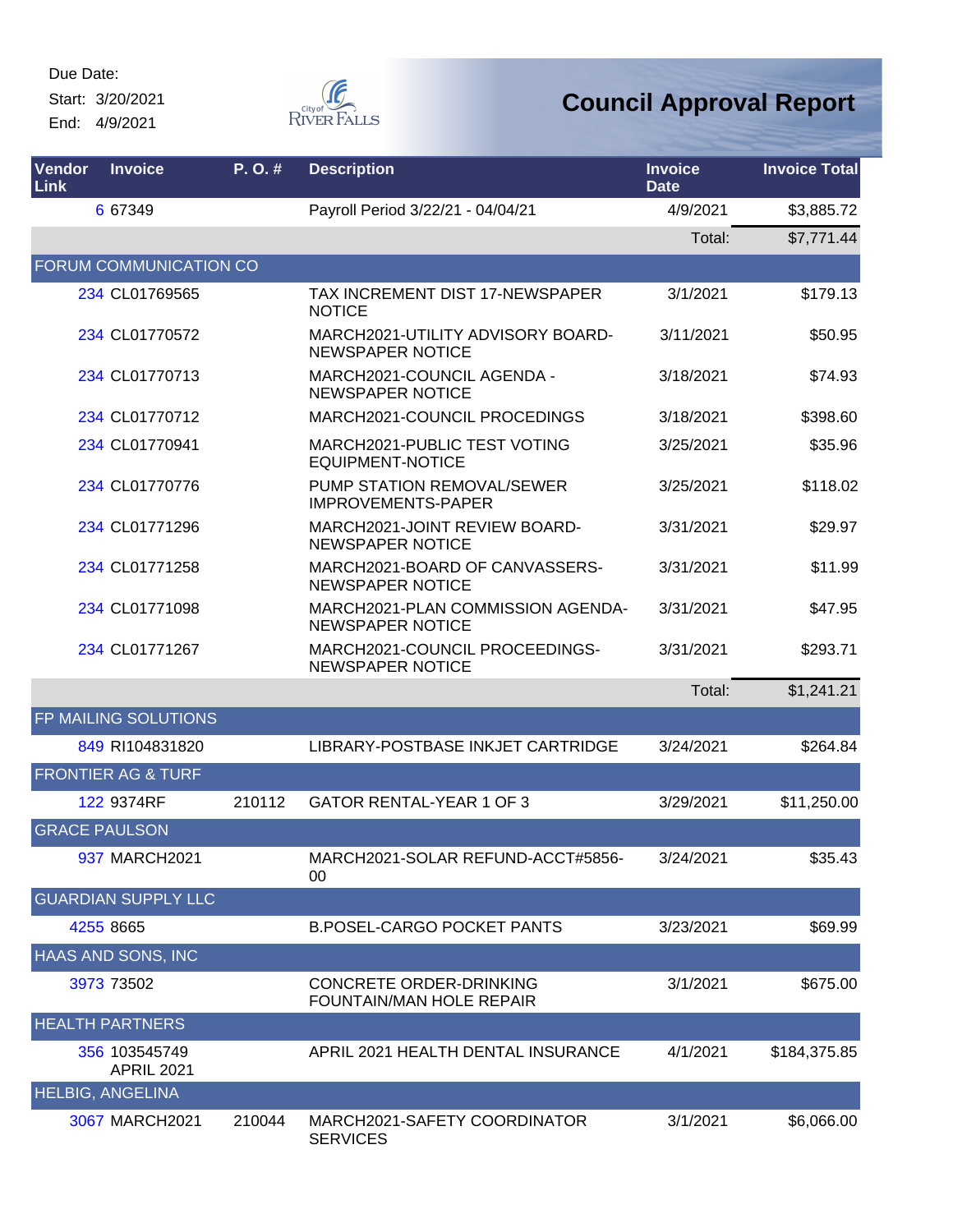Start: 3/20/2021 End: 4/9/2021



#### **Council Approval Report**

| <b>Vendor</b><br>Link | <b>Invoice</b>                 | P. O. # | <b>Description</b>                   | <b>Invoice</b><br><b>Date</b> | <b>Invoice Total</b> |
|-----------------------|--------------------------------|---------|--------------------------------------|-------------------------------|----------------------|
|                       | <b>HOLIDAY STATIONSTORE RF</b> |         |                                      |                               |                      |
|                       | 140 4N80ZDPGL7                 |         | <b>RESTITUTION FOR THEFT</b>         | 4/1/2021                      | \$25.00              |
|                       | <b>HUEBSCH LAUNDRY COMPANY</b> |         |                                      |                               |                      |
|                       | 146 10102735                   | 210035  | 3/3/21 ELECTRIC DEPT UNIFORMS        | 3/3/2021                      | \$290.59             |
|                       | 146 10102736                   | 210026  | 3/3/21 WATER DEPT UNIFORMS           | 3/3/2021                      | \$46.46              |
|                       | 146 10102737                   | 210021  | 3/3/21 PUBLIC WORKS UNIFORMS         | 3/3/2021                      | \$119.63             |
|                       | 146 10102738                   | 210026  | 3/3/21 WASTEWATER DEPT UNIFORMS      | 3/3/2021                      | \$244.66             |
|                       | 146 20064405                   | 210066  | 3/3/21 LIBRARY MAT SERVICE           | 3/3/2021                      | \$69.23              |
|                       | 146 20065773                   | 210066  | 3/10/21 PUBLIC WORKS MAT SERVICE     | 3/10/2021                     | \$43.06              |
|                       | 146 20065756                   | 210066  | 3/10/21 POLICE DEPT MAT SERVICE      | 3/10/2021                     | \$41.71              |
|                       | 146 20065769                   | 210066  | 3/10/21 POLICE DEPT MAT SERVICE      | 3/10/2021                     | \$46.72              |
|                       | 146 20065779                   | 210066  | 3/10/21 CITY HALL MAT SERVICE        | 3/10/2021                     | \$58.76              |
|                       | 146 10106892                   | 210026  | 3/17/21 WASTEWATER DEPT UNIFORMS     | 3/17/2021                     | \$36.41              |
|                       | 146 10106889                   | 210035  | 3/17/21 ELECTRIC DEPT UNIFORMS       | 3/17/2021                     | \$262.46             |
|                       | 146 10106890                   | 210026  | 3/17/21 WATER DEPT                   | 3/17/2021                     | \$46.46              |
|                       | 146 10106891                   | 210021  | 3/17/21 PUBLIC WORKS UNIFORMS        | 3/17/2021                     | \$119.63             |
|                       | 146 100001335                  |         | CREDIT-3/17/21 GARRET LEIS           | 3/17/2021                     | $-$156.30$           |
|                       | 146 20067146                   | 210066  | 3/17/21 LIBRARY MAT SERVICE          | 3/17/2021                     | \$100.01             |
|                       | 146 10109012                   | 210026  | 3/24/21 WASTEWATER DEPT              | 3/24/2021                     | \$36.41              |
|                       | 146 10109009                   | 210035  | 3/24/21 ELECTRIC DEPT UNIFORMS       | 3/24/2021                     | \$262.46             |
|                       | 146 10109010                   | 210026  | 3/24/21 WATER DEPT UNIFORMS          | 3/24/2021                     | \$46.46              |
|                       | 146 10109011                   | 210021  | 3/24/21 PUBLIC WORKS UNIFORMS        | 3/24/2021                     | \$119.63             |
|                       | 146 20068499                   | 210066  | 3/24/21 WASTEWATER PLANT MAT SERVICE | 3/24/2021                     | \$49.51              |
|                       | 146 20068473                   | 210066  | 3/24/21 POLICE DEPT MAT SERVICE      | 3/24/2021                     | \$36.46              |
|                       | 146 20068485                   | 210066  | 3/24/21 POLICE DEPT MAT SERVICE      | 3/24/2021                     | \$61.54              |
|                       | 146 20068497                   | 210066  | 3/24/21 CITY HALL MAT SERVICE        | 3/24/2021                     | \$58.76              |
|                       | 146 20068492                   | 210066  | 3/24/21 PUBLIC WORKS MAT SERVICE     | 3/24/2021                     | \$43.06              |
|                       | 146 10111111                   | 210026  | 3/31/21 WASTEWATER DEPT UNIFORMS     | 3/31/2021                     | \$36.41              |
|                       | 146 10111108                   | 210035  | 3/31/21 ELECTRIC DEPT UNIFORMS       | 3/31/2021                     | \$262.46             |
|                       | 146 10111109                   | 210026  | 3/31/21 WATER DEPT UNIFORMS          | 3/31/2021                     | \$46.46              |
|                       | 146 10111110                   | 210021  | 3/31/21 PUBLIC WORKS UNIFORMS        | 3/31/2021                     | \$119.63             |
|                       | 146 20069859                   | 210066  | 3/31/21 LIBRARY MAT SERVICE          | 3/31/2021                     | \$30.93              |
|                       |                                |         |                                      | Total:                        | \$2,579.67           |

HUNT ELECTRIC CORPORATION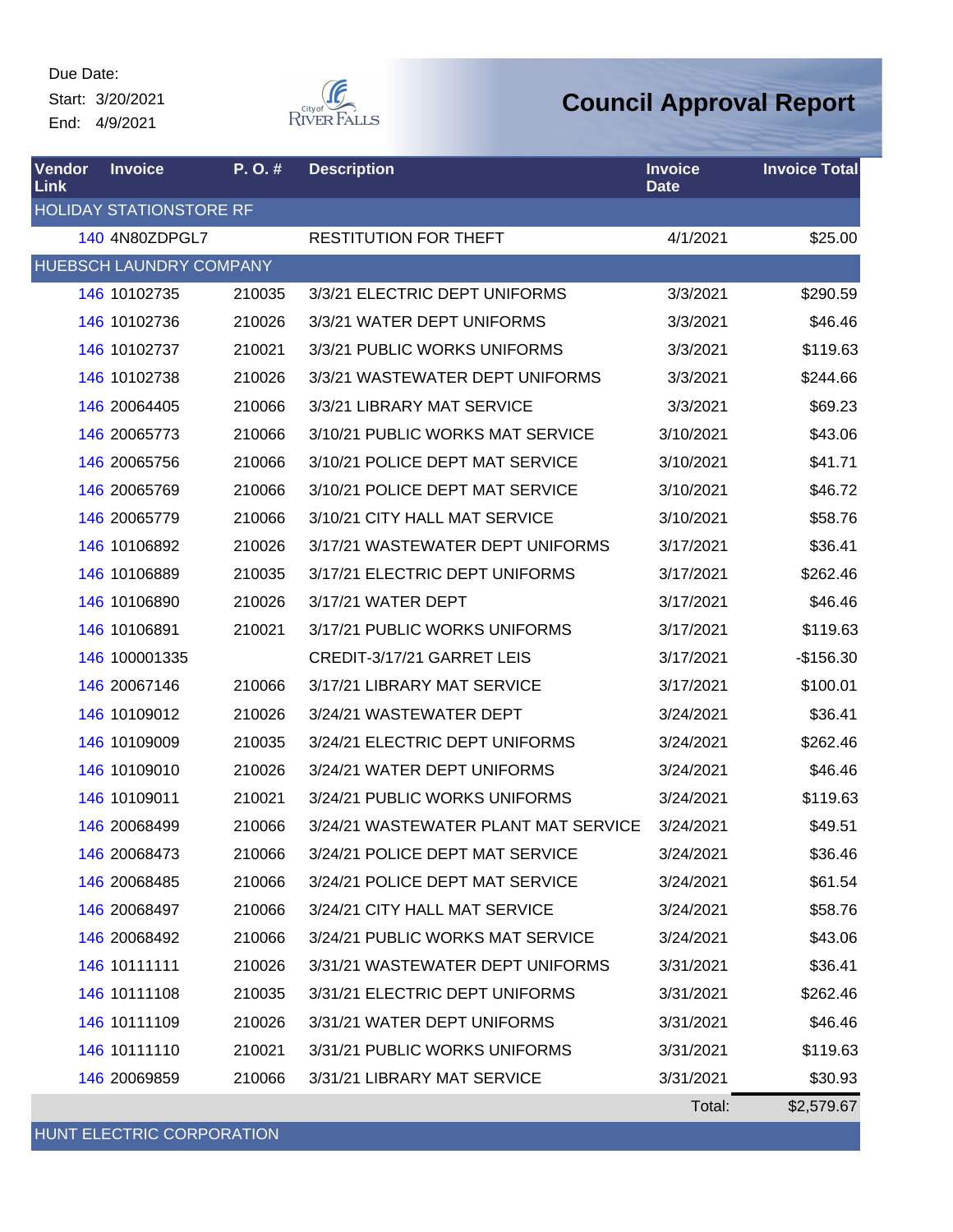Start: 3/20/2021

End: 4/9/2021



| Vendor<br><b>Link</b>  | <b>Invoice</b>                         | P.O.#  | <b>Description</b>                                                 | <b>Invoice</b><br><b>Date</b> | <b>Invoice Total</b> |
|------------------------|----------------------------------------|--------|--------------------------------------------------------------------|-------------------------------|----------------------|
|                        | 4460 20120785                          | 210102 | <b>CHANGE FIRE/SECURITY ALARM</b><br><b>MONITORING</b>             | 3/1/2021                      | \$5,544.50           |
|                        | 4460 315504                            | 210119 | 2021 FIRE ALARM/SECURITY MONITORING<br>SVC-LIBRARY                 | 3/26/2021                     | \$540.00             |
|                        | 4460 315507                            | 210119 | 2021 FIRE ALARM/SECURITY MONITORING<br><b>SVC-CITY HALL</b>        | 3/26/2021                     | \$360.00             |
|                        | 4460 315508                            | 210119 | 2021 SECURITY MONITORING SVC-CITY<br><b>HALL</b>                   | 3/26/2021                     | \$360.00             |
|                        | 4460 315511                            | 210119 | 2021 FIRE ALARM MONITORING SVC-NEW<br>POLICE DEPT BLD              | 3/26/2021                     | \$360.00             |
|                        | 4460 315509                            | 210119 | 2021 FIRE ALARM/SECURITY MONITORING<br><b>SVC-GLEN PK</b>          | 3/26/2021                     | \$540.00             |
|                        | 4460 315510                            | 210119 | 2021 SECURITY MONITORING SVC-<br><b>HOFFMAN STORM SHELTER</b>      | 3/26/2021                     | \$360.00             |
|                        | 4460 315505                            | 210119 | 2021 FIRE ALARM MONITORING SVC-<br><b>PUBLIC WORKS</b>             | 3/26/2021                     | \$360.00             |
|                        | 4460 315506                            | 210119 | 2021 FIRE ALARM MONITORING SVC-<br><b>PUBLIC SAFETY BLDG</b>       | 3/26/2021                     | \$360.00             |
|                        |                                        |        |                                                                    | Total:                        | \$8,784.50           |
|                        | INDIANHEAD FEDERATED LIBRARY SYSTEM    |        |                                                                    |                               |                      |
|                        | 655 230143                             |        | MARCH2021-PAGE<br>TURNER/STORYTELLING-LIB PROGRAMS                 | 3/31/2021                     | \$645.00             |
|                        | INDUSTRIAL HEALTH SERVICES NETWORK INC |        |                                                                    |                               |                      |
|                        | 948 124362                             |        | FEB2021-EMPLOYEE<br>SCREENINGS/TESTING                             | 3/1/2021                      | \$300.60             |
| <b>INFOSEND INC</b>    |                                        |        |                                                                    |                               |                      |
|                        | 150 188034                             |        | MARCH2021-CITY REVALUATION UTILITY<br><b>BILL INSERTS</b>          | 3/12/2021                     | \$978.00             |
|                        | <b>INNOVATIVE ELECTRIC LLC</b>         |        |                                                                    |                               |                      |
|                        | 4427 1109                              | 200366 | <b>GLEN PARK BATHROOM SVC-REPLACED</b><br><b>FAILED ELECTRICAL</b> | 3/1/2021                      | \$2,095.00           |
|                        |                                        |        | INTERNATIONAL CITY MGMT ASSOC RETIREMENT CORP                      |                               |                      |
|                        | 1 66827                                |        | Payroll Period 3/8 - 3/21                                          | 3/26/2021                     | \$21,289.70          |
|                        | 1 66828                                |        | Payroll Period 3/8 - 3/21                                          | 3/26/2021                     | \$1,164.14           |
|                        | 1 67345                                |        | Payroll Period 3/22/21 - 04/04/21                                  | 4/9/2021                      | \$18,370.19          |
|                        | 1 67346                                |        | Payroll Period 3/22/21 - 04/04/21                                  | 4/9/2021                      | \$827.83             |
|                        |                                        |        |                                                                    | Total:                        | \$41,651.86          |
| <b>J&amp;J GIS LLC</b> |                                        |        |                                                                    |                               |                      |
|                        | 651 MARCH2021                          | 210072 | MARCH2021 GIS CONTRACT                                             | 3/31/2021                     | \$2,430.00           |
| <b>JACOB GILLES</b>    |                                        |        |                                                                    |                               |                      |
|                        | 4237 2021TOOLALLO<br>W                 |        | 2021 TOOL ALLOWANCE                                                | 3/31/2021                     | \$350.00             |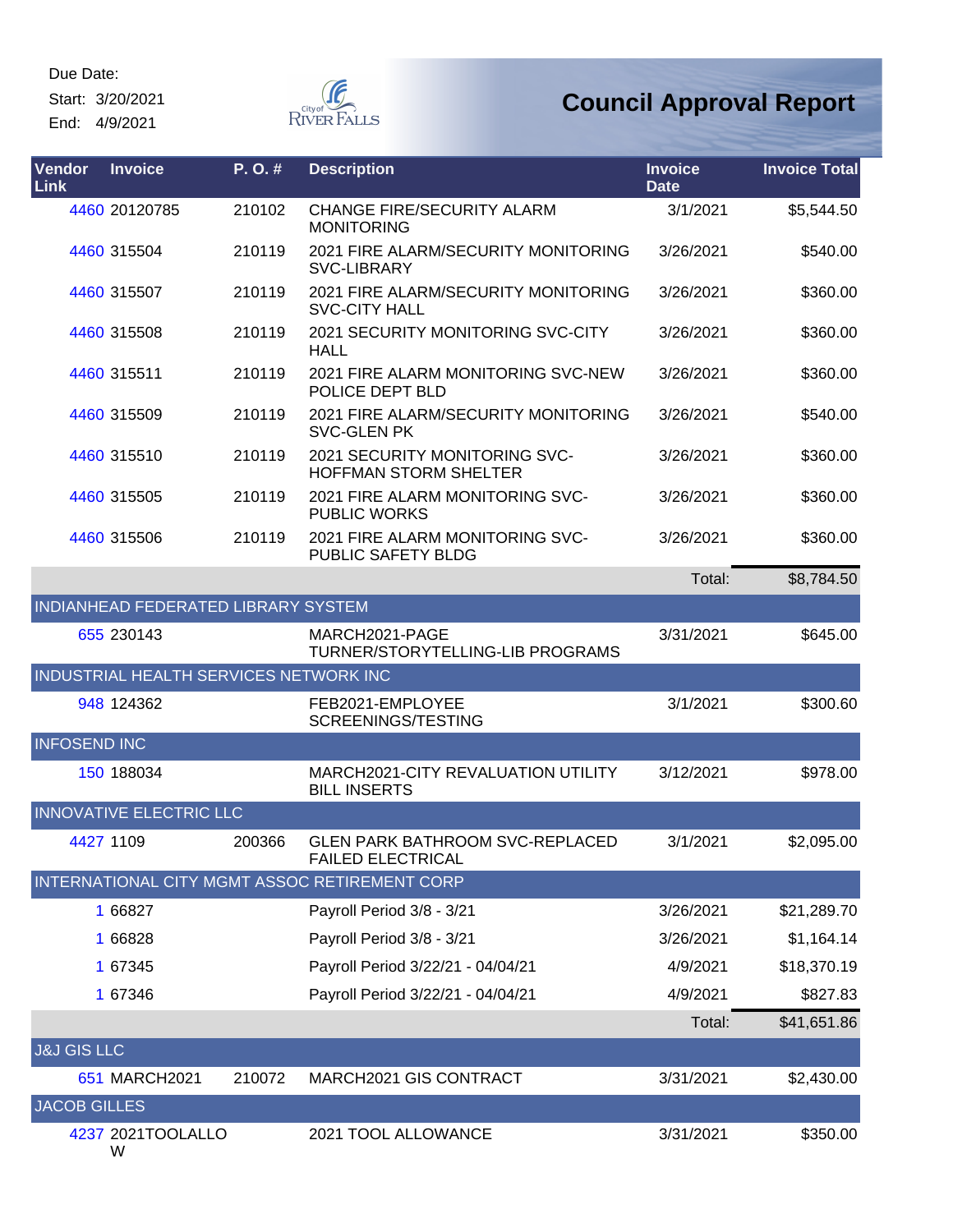Start: 3/20/2021 End: 4/9/2021



| Vendor<br>Link      | <b>Invoice</b>                             | P.O.# | <b>Description</b>                                           | <b>Invoice</b><br><b>Date</b> | <b>Invoice Total</b> |
|---------------------|--------------------------------------------|-------|--------------------------------------------------------------|-------------------------------|----------------------|
|                     | JOHNSON, MICHAEL G                         |       |                                                              |                               |                      |
|                     | 3459 5266                                  |       | REPIN CYLINDER FOR NEW POLICE DEPT<br><b>BLDG</b>            | 3/29/2021                     | \$50.00              |
|                     | 3459 5269                                  |       | LIBRARY/PD WORK-PADLOCK/KEYED<br>CYLINDERS/CYLINDERS         | 4/1/2021                      | \$154.00             |
|                     |                                            |       |                                                              | Total:                        | \$204.00             |
|                     | <b>JOHNSON, VIRGIL</b>                     |       |                                                              |                               |                      |
|                     | 167 2021SAFETYFO<br><b>OTWEAR</b>          |       | 2021 SAFETY FOOTWEAR<br><b>REIMBURSEMENT</b>                 | 3/29/2021                     | \$139.99             |
| <b>KWIK TRIP</b>    |                                            |       |                                                              |                               |                      |
|                     | 172 FEB2021<br><b>MOTOR FUEL</b>           |       | FEB2021 MOTOR FUEL STMT                                      | 2/28/2021                     | \$7,442.98           |
|                     | LEXISNEXIS RISK DATA MGMT INC              |       |                                                              |                               |                      |
|                     | 3765 1703497-<br>20210331                  |       | MARCH2021-ADVANCED PEOPLE SEARCH<br><b>FEE</b>               | 3/31/2021                     | \$53.05              |
|                     | LINCOLN NATIONAL LIFE INSURANCE COMPANY    |       |                                                              |                               |                      |
|                     | 3066 4228003130<br><b>APRIL 21</b>         |       | APRIL 2021 ADD L/AD&D                                        | 4/1/2021                      | \$279.12             |
|                     | 3066 4228001981<br><b>APRIL 21</b>         |       | APRIL 2021 LIFE/DISB/AD&D                                    | 4/1/2021                      | \$4,790.24           |
|                     |                                            |       |                                                              | Total:                        | \$5,069.36           |
|                     | <b>LOFFLER COMPANIES INC</b>               |       |                                                              |                               |                      |
|                     | 182 28836335                               |       | MARCH2021-FIRE DEPT KONICA C250I<br><b>COPIER BASE PYMT</b>  | 3/1/2021                      | \$137.51             |
|                     | 182 28836334                               |       | MARCH2021-WASTEWATER KONICA C250I<br><b>COPIER BASE PYMT</b> | 3/1/2021                      | \$107.45             |
|                     | 182 28836333                               |       | MARCH2021 ADMIN/MAILROOM KONICA<br><b>C258/659 COPIERS</b>   | 3/1/2021                      | \$414.88             |
|                     | 182 28836333-1                             |       | MARCH2021 COURT/CSR KONICA C368<br><b>COPIER BASE PYMT</b>   | 3/1/2021                      | \$160.00             |
|                     |                                            |       |                                                              | Total:                        | \$819.84             |
|                     | <b>METERING &amp; TECHNOLOGY SOLUTIONS</b> |       |                                                              |                               |                      |
|                     | 451 18975                                  |       | WATER DEPT-3" COMPOUND SERIES<br><b>METER</b>                | 3/9/2021                      | \$215.94             |
|                     | 451 19063                                  |       | MARCH2021-WATER DEPT WATER<br><b>METERS/PARTS</b>            | 3/18/2021                     | \$933.42             |
|                     |                                            |       |                                                              | Total:                        | \$1,149.36           |
| <b>MIDWEST TAPE</b> |                                            |       |                                                              |                               |                      |
|                     | 409 500091912                              |       | MARCH2021-ONE DVD/BLINDSPOT SEASON<br>5                      | 3/1/2021                      | \$23.99              |
|                     | 409 500091910                              |       | MARCH2021-TWO AUDIOBOOKS/ATOMIC<br>HABITS/VANISHING          | 3/1/2021                      | \$39.98              |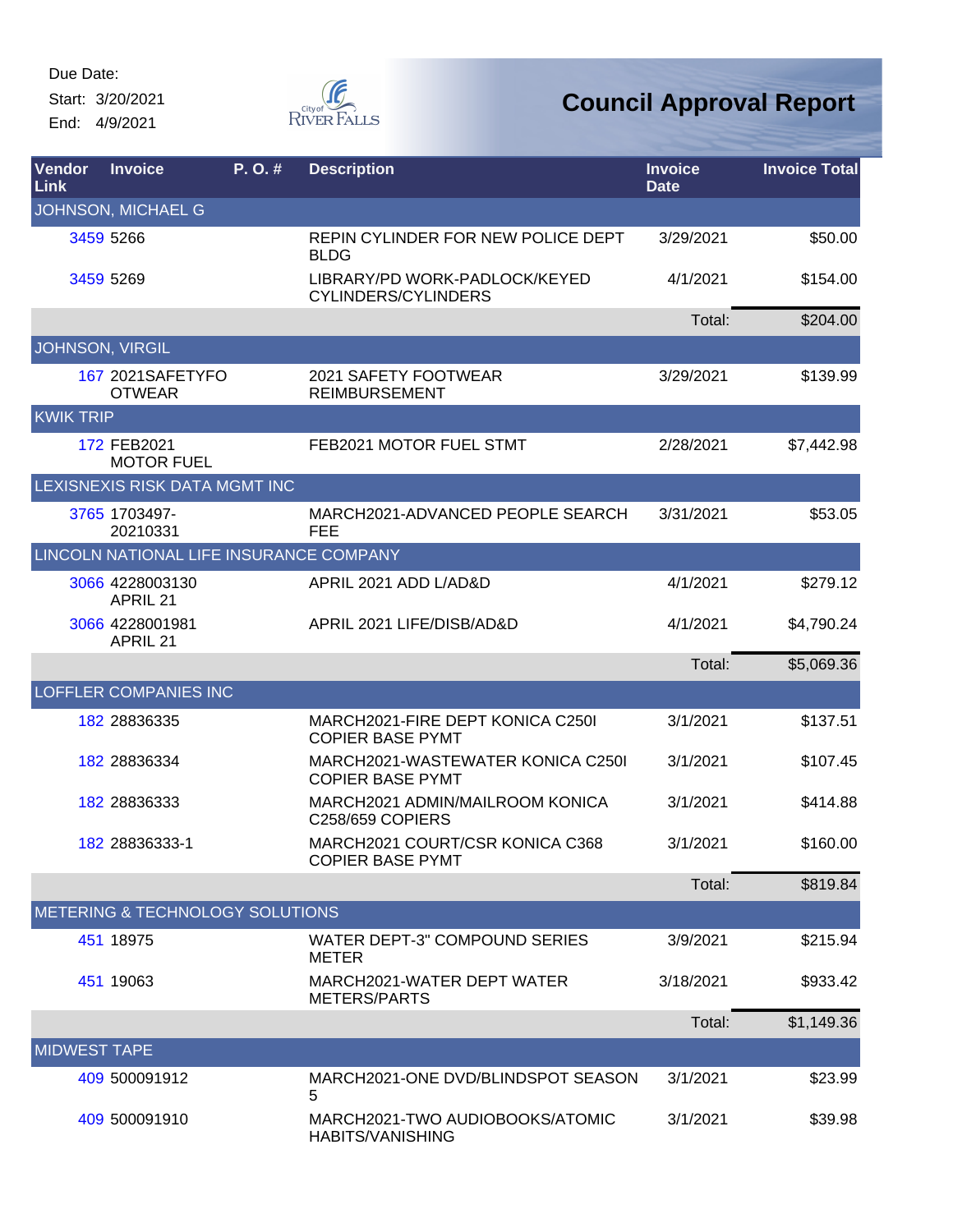Start: 3/20/2021 End: 4/9/2021



| Vendor<br>Link         | <b>Invoice</b>                    | P. O. # | <b>Description</b>                                        | <b>Invoice</b><br><b>Date</b> | <b>Invoice Total</b> |
|------------------------|-----------------------------------|---------|-----------------------------------------------------------|-------------------------------|----------------------|
|                        | 409 500129113                     |         | MARCH2021-GREENLIGHTS/AUDIOBOOK                           | 3/8/2021                      | \$29.99              |
|                        | 409 500129115                     |         | MARCH2021-TWO DVDS-HALF<br><b>BROTHERS/UNKNOWN BATTLE</b> | 3/8/2021                      | \$37.23              |
|                        | 409 500167524                     |         | MARCH2021-TWO DVDS-WE GOT<br>THIS/SECRETS/LIES            | 3/15/2021                     | \$48.73              |
|                        | 409 500167525                     |         | MARCH2021-ONE AUDIOBOOK/WALK IN MY<br><b>COMBAT BOOTS</b> | 3/15/2021                     | \$34.99              |
|                        | 409 500179574                     |         | MARCH2021-TWO DVDS PURCHASED/SOUL                         | 3/18/2021                     | \$44.98              |
|                        | 409 500201545                     |         | MARCH2021-FOUR AUDIOBOOKS<br><b>PURCHASED</b>             | 3/22/2021                     | \$104.96             |
|                        | 409 500201544                     |         | MARCH2021-ONE DVD PURCHASED/TOUKI<br><b>BOUKI</b>         | 3/22/2021                     | \$22.49              |
|                        | 409 500236190                     |         | MARCH2021-ONE AUDIOBOOK/DARK SKY                          | 3/29/2021                     | \$34.99              |
|                        | 409 500235588                     |         | MARCH2021-TWO DVDS<br>PURCHASED/WONDER WOMAN              | 3/29/2021                     | \$43.48              |
|                        | 409 500235589                     |         | MARCH2021-ONE AUDIOBOOK<br>PURCHASED/WIN                  | 3/29/2021                     | \$38.99              |
|                        |                                   |         |                                                           | Total:                        | \$504.80             |
| <b>MITEL</b>           |                                   |         |                                                           |                               |                      |
|                        | 4458 35895130                     |         | APRIL 2021 PHONE SERVICE CHARGES                          | 3/10/2021                     | \$3,515.19           |
|                        |                                   |         | MUNICIPAL ELECTRIC UTILITIES OF WISCONSIN INC             |                               |                      |
|                        | 188 010121-59                     | 210113  | MEUW Membership Dues 2021                                 | 3/1/2021                      | \$11,367.33          |
|                        | <b>NORTHLAND BUSINESS SYSTEMS</b> |         |                                                           |                               |                      |
|                        | 347 IN101831                      | 200360  | RFPD INTERVIEW CAMERA SYSTEM                              | 3/18/2021                     | \$7,379.00           |
|                        | ONE TIME PAY VENDOR               |         |                                                           |                               |                      |
|                        | 9999 MARYBAUMGA<br><b>RTNER</b>   |         | REFUND FOR BOOK-RIBSY-SPECIAL<br><b>REQUEST</b>           | 3/19/2021                     | \$15.93              |
|                        | 9999 DAVIDWORNS<br><b>ON2021</b>  |         | OVERPAID PARKING TICKET #04722966                         | 3/29/2021                     | \$10.00              |
|                        |                                   |         |                                                           | Total:                        | \$25.93              |
|                        | PAYMENT SERVICE NETWORK INC       |         |                                                           |                               |                      |
|                        | 206 234874                        |         | MARCH2021-RFMU PAYMENT SERVICE                            | 3/31/2021                     | \$450.75             |
|                        | PAYPAL UPDATE/CHANGE VENDOR#/FID  |         |                                                           |                               |                      |
|                        | 639 107013282                     |         | MARCH2021 PAYPAL SERVICES-PARK AND<br><b>REC</b>          | 3/31/2021                     | \$30.00              |
| <b>PELION BENEFITS</b> |                                   |         |                                                           |                               |                      |
|                        | 5 66830                           |         | Payroll Period 3/8 - 3/21                                 | 3/26/2021                     | \$1,907.58           |
|                        | 5 67348                           |         | Payroll Period 3/22/21 - 04/04/21                         | 4/9/2021                      | \$319.21             |
|                        |                                   |         |                                                           | Total:                        | \$2,226.79           |
|                        | PIERCE COUNTY TREASURER           |         |                                                           |                               |                      |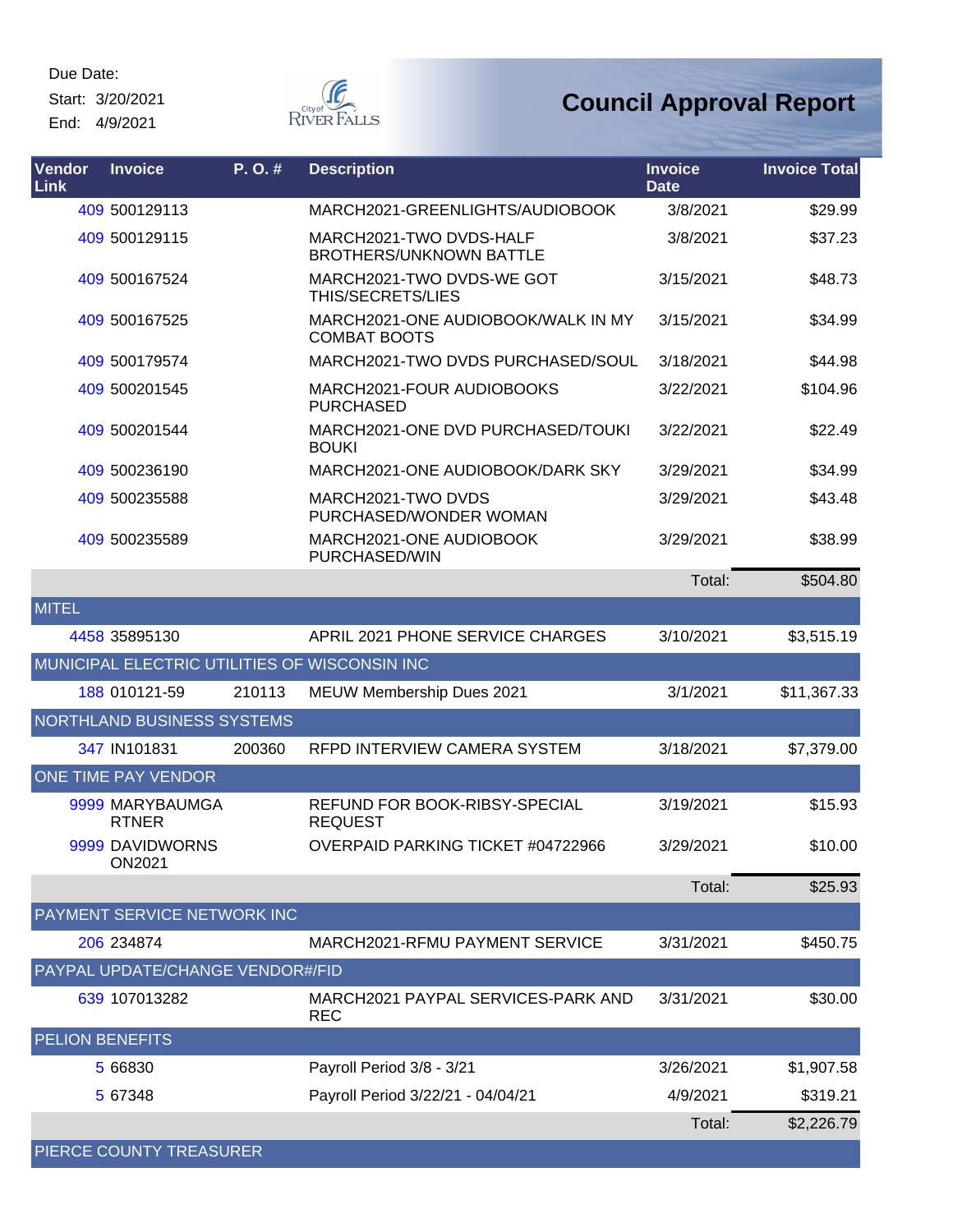Start: 3/20/2021 End: 4/9/2021



| Vendor<br>Link | <b>Invoice</b>                         | P. O. # | <b>Description</b>                                           | <b>Invoice</b><br><b>Date</b> | <b>Invoice Total</b> |
|----------------|----------------------------------------|---------|--------------------------------------------------------------|-------------------------------|----------------------|
|                | 210 FEB 2021                           |         | FEBRUARY 2021 JAIL DWI INTERLOCK                             | 2/28/2021                     | \$763.40             |
|                | 210 MARCH2021                          |         | MARCH2021 JAIL, DWI & INTERLOCK                              | 3/31/2021                     | \$1,661.67           |
|                |                                        |         |                                                              | Total:                        | \$2,425.07           |
|                | PUBLIC SERVICE COMMISSION OF WISCONSIN |         |                                                              |                               |                      |
|                | 216 2102-I-05110                       |         | FEB2021-APPLICATION FEES-RENEW<br><b>ENERGY/SUB UPGRADES</b> | 3/19/2021                     | \$300.55             |
|                | <b>QUADIENT FINANCE USA INC</b>        |         |                                                              |                               |                      |
|                | 4403 FEB2021                           |         | FEB2021 POSTAGE MACHINE FUNDS                                | 2/28/2021                     | \$1,700.00           |
|                | <b>QUADIENT LEASING USA INC</b>        |         |                                                              |                               |                      |
|                | 4459 N8709647                          |         | DEC2020-MARCH2021 POSTAGE MACHINE<br><b>LEASE</b>            | 3/31/2021                     | \$784.62             |
|                | <b>RFMU PAYMENTS OR REFUNDS</b>        |         |                                                              |                               |                      |
|                | 990610 WESLEYSIGSW<br><b>ORTH</b>      |         | MARCH2021-RFMU OVERPYMT ACCT#1330-<br>26                     | 3/25/2021                     | \$303.86             |
|                | 990610 ERICANDERSO<br>N                |         | MARCH2021-RFMU OVERPYMT ACCT#1704-<br>09                     | 3/25/2021                     | \$87.22              |
|                | 990610 STUARTPAGE                      |         | MARCH2021-RFMU OVERPYMT ACCT#2444-<br>00                     | 3/25/2021                     | \$94.00              |
|                | 990610 PATTYBORCHA<br><b>RDT</b>       |         | MARCH2021-RFMU OVERPYMT ACCT#3256-<br>00                     | 3/25/2021                     | \$394.29             |
|                | 990610 SONYASTEWA<br><b>RT</b>         |         | MARCH2021-RFMU OVERPYMT ACCT#4100-<br>08                     | 3/25/2021                     | \$219.45             |
|                | 990610 BAKERGREWE<br><b>HOMES</b>      |         | MARCH2021-RFMU OVERPYMT ACCT#4873-<br>01                     | 3/25/2021                     | \$105.00             |
|                | 990610 DEBORAHTON<br>SAGER2021         |         | MARCH2021-RFMU OVERPYMT ACCT#4979-<br>02                     | 3/25/2021                     | \$45.62              |
|                | 990610 BRITTANYMYE<br>R                |         | MARCH2021-RFMU OVERPYMT ACCT#6034-<br>07                     | 3/25/2021                     | \$43.13              |
|                | 990610 RYANFOSBUR<br>GH                |         | MARCH2021-RFMU OVERPYMT ACCT#6244-<br>15                     | 3/25/2021                     | \$13.64              |
|                | 990610 THOMASRAUC<br>Н                 |         | MARCH2021-RFMU OVERPYMT ACCT#6301-<br>19                     | 3/25/2021                     | \$147.70             |
|                | 990610 DUSTANERICK<br>SON              |         | MARCH2021-RFMU OVERPYMT ACCT#6519-<br>25                     | 3/25/2021                     | \$43.87              |
|                | 990610 ZAHRASALEHI                     |         | MARCH2021-RFMU OVERPYMT ACCT#6522-<br>18                     | 3/25/2021                     | \$39.71              |
|                | 990610 DEANNAKAZY<br><b>GAREY</b>      |         | MARCH2021-RFMU OVERPYMT ACCT#6618-<br>13                     | 3/25/2021                     | \$14.84              |
|                | 990610 TREMONTHOT<br>EL                |         | MARCH2021-RFMU OVERPYMT ACCT#7536-<br>22                     | 3/25/2021                     | \$12.19              |
|                | 990610 CHAVISMELISS<br><b>ADIEDTRI</b> |         | MARCH2021-RFMU OVERPYMT ACCT#7568-<br>05                     | 3/25/2021                     | \$210.39             |
|                | 990610 SAM ROESLER                     |         | MARCH2021-RFMU OVERPYMT ACCT#7660-<br>02                     | 3/25/2021                     | \$183.01             |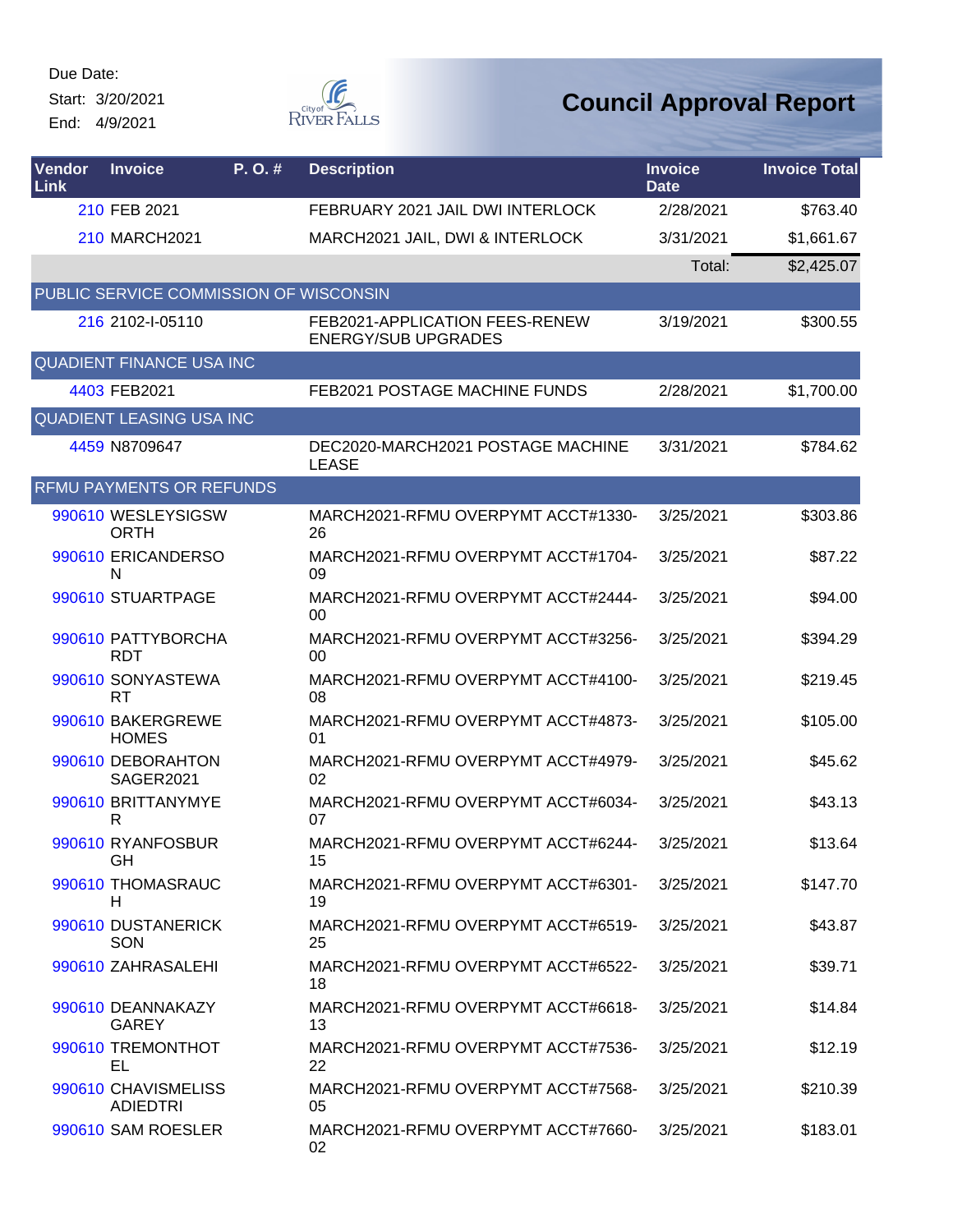Start: 3/20/2021 End: 4/9/2021



| Vendor<br>Link       | <b>Invoice</b>                         | P.O.#  | <b>Description</b>                                     | <b>Invoice</b><br><b>Date</b> | <b>Invoice Total</b> |
|----------------------|----------------------------------------|--------|--------------------------------------------------------|-------------------------------|----------------------|
|                      | 990610 KEVINFAUST                      |        | MARCH2021-RFMU OVERPYMT ACCT#8338-<br>14               | 3/25/2021                     | \$99.52              |
|                      | 990610 ELLIOTFOLEY                     |        | MARCH2021-RFMU OVERPYMT ACCT#8989-<br>01               | 3/25/2021                     | \$46.10              |
|                      | 990610 JEFFREYCERN<br><b>OHOUS</b>     |        | MARCH2021- RFMU OVERPYMT ACCT#9827<br>$-01$            | 3/25/2021                     | \$164.13             |
|                      | 990610 SCOTTANDERS<br>ON               |        | MARCH2021- RFMU OVERPYMT ACCT#9811-<br>01              | 3/25/2021                     | \$27.25              |
|                      | 990610 JEREMYBELL                      |        | MARCH2021-RFMU OVERPYMT ACCT#4456-<br>16 & 4455-18     | 3/29/2021                     | \$161.78             |
|                      | 990610 AARONNICOLE<br><b>SIMPSON</b>   |        | MARCH2021-RFMU OVERPYMT ACCT#3521-<br>01               | 3/29/2021                     | \$97.69              |
|                      | <b>990610 LARISSA</b><br><b>FILDES</b> |        | MARCH2021-RFMU OVERPYMT ACCT#4297-<br>16/4301-23/4081- | 3/29/2021                     | \$539.00             |
|                      |                                        |        |                                                        | Total:                        | \$3,093.39           |
|                      | RIVER FALLS POLICE ASSOCIATION         |        |                                                        |                               |                      |
|                      | 9 66833                                |        | <b>MARCH 2021 UNION DUES</b>                           | 3/26/2021                     | \$734.40             |
|                      | RIVER FALLS SENIOR CITIZENS            |        |                                                        |                               |                      |
|                      | 438 APRIL2021                          |        | APRIL2021 SENIOR CENTER                                | 4/1/2021                      | \$500.00             |
| <b>ROOT, TERRY L</b> |                                        |        |                                                        |                               |                      |
|                      | 4684 APRIL2021                         |        | APRIL2021-CLIMATE CHANGE-LIBRARY<br><b>PRESENTER</b>   | 4/1/2021                      | \$150.00             |
|                      | <b>ROSS &amp; ASSOCIATES LTD</b>       |        |                                                        |                               |                      |
|                      | 375 2021040-01                         | 210117 | LIBRARY-INSULATE/REPAIR MEETING<br><b>ROOM</b>         | 3/12/2021                     | \$3,098.40           |
|                      | 375 FOODPANTRY<br><b>RETURN</b>        |        | RETURN OF FINANCIAL GUARANTEE/FOOD<br><b>PANTRY</b>    | 4/1/2021                      | \$5,017.75           |
|                      |                                        |        |                                                        | Total:                        | \$8,116.15           |
|                      | SHRED-IT US HOLDCO, INC                |        |                                                        |                               |                      |
|                      | 2439 8181693025                        | 210054 | MARCH2021 MONTHLY SHREDDING<br><b>SERVICE</b>          | 3/22/2021                     | \$226.34             |
| <b>SNYDER LOGAN</b>  |                                        |        |                                                        |                               |                      |
|                      | 2016 2021SAFETYFO<br><b>OTWEAR</b>     |        | 2021 SAFETY FOOTWEAR<br><b>REIMBURSEMENT</b>           | 3/1/2021                      | \$150.00             |
|                      | ST CROIX COUNTY HIGHWAY DEPARTMENT     |        |                                                        |                               |                      |
|                      | 956 1689                               | 210114 | MARCH2021 SPRAY PATCHING                               | 3/31/2021                     | \$4,229.84           |
|                      | <b>ST CROIX COUNTY TREASURER</b>       |        |                                                        |                               |                      |
|                      | 252 FEB 2021                           |        | FEBRUARY 2021 JAIL DWI INTERLOCK                       | 2/28/2021                     | \$504.41             |
|                      | 252 450023                             |        | 2021 TAX COLLECITON CHARGES                            | 3/17/2021                     | \$3,352.00           |
|                      | 252 MARCH2021                          |        | MARCH2021 JAIL, DWI & INTERLOCK                        | 3/31/2021                     | \$498.80             |
|                      |                                        |        |                                                        | Total:                        | \$4,355.21           |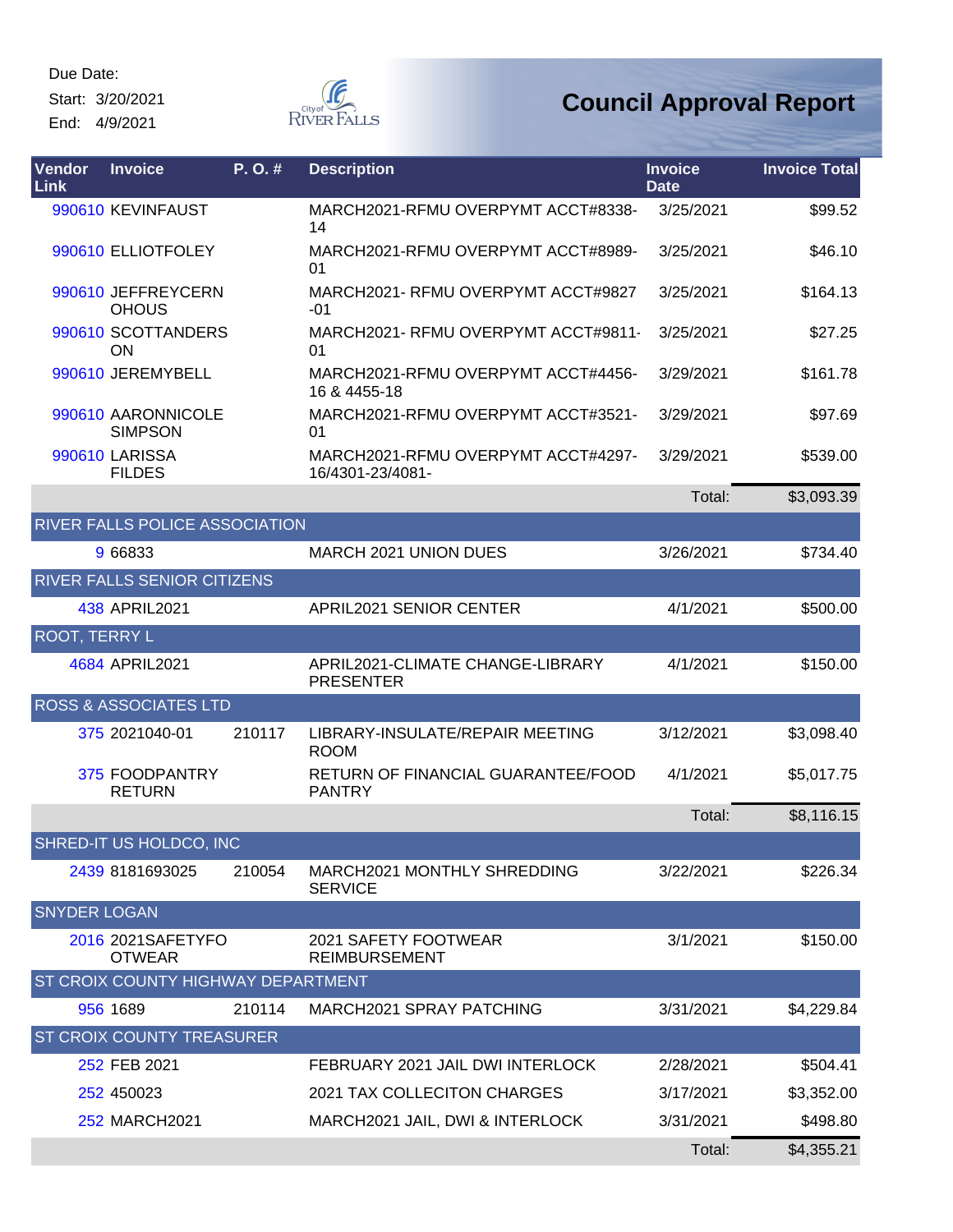Start: 3/20/2021 End: 4/9/2021



| Vendor<br>Link     | <b>Invoice</b>                           | P.O.#  | <b>Description</b>                                           | <b>Invoice</b><br><b>Date</b> | <b>Invoice Total</b> |
|--------------------|------------------------------------------|--------|--------------------------------------------------------------|-------------------------------|----------------------|
|                    | ST CROIX VALLEY NATURAL GAS CO           |        |                                                              |                               |                      |
|                    | 255 FEB2021                              |        | FEB2021 NATURAL GAS BILL                                     | 2/28/2021                     | \$35,991.90          |
| <b>STATE OF WI</b> |                                          |        |                                                              |                               |                      |
|                    | 259 FEB 2021                             |        | FEB 2021 PENALTY ASSESSMENT                                  | 2/28/2021                     | \$3,085.53           |
|                    | <b>259 MARCH2021</b>                     |        | MARCH2021 PENALTY ASSESSMENT                                 | 3/31/2021                     | \$4,420.64           |
|                    |                                          |        |                                                              | Total:                        | \$7,506.17           |
|                    | STATE OF WI DEPT OF EMPLOYEE TRUST FUNDS |        |                                                              |                               |                      |
|                    | 11 66834                                 |        | MARCH 2021 WRS                                               | 3/26/2021                     | \$87,495.02          |
|                    | STATE OF WI, DEPT OF CHILDREN & FAMILIES |        |                                                              |                               |                      |
|                    | 328 66835                                |        | Payroll Period 3/8 - 3/21 REMIT#7747159                      | 3/26/2021                     | \$340.31             |
|                    | 328 66835-1                              |        | PAYROLL PERIOD 3/8 - 3/21 REMIT#6809900                      | 3/26/2021                     | \$31.50              |
|                    | 328 67351                                |        | Payroll Period 3/22/21 - 04/04/21<br>remit#7747159           | 4/9/2021                      | \$340.31             |
|                    |                                          |        |                                                              | Total:                        | \$712.12             |
|                    | <b>STATE TREASURER</b>                   |        |                                                              |                               |                      |
|                    | <b>260 APRIL2021</b>                     |        | APRIL2021-WATER/ELECTRIC/SEWER<br><b>BONDS</b>               | 4/1/2021                      | \$105,000.00         |
|                    | <b>STRAND ASSOCIATES, INC</b>            |        |                                                              |                               |                      |
|                    | 3346 0169312                             | 210097 | FEB2021-ENGINEERING SVCS-SOUTH MAIN<br><b>ST LIFT STATIO</b> | 3/11/2021                     | \$6,879.62           |
|                    | 3346 0169872                             | 190374 | FEB2021-WASTEWATER TREATMENT<br><b>PLANT AERATION</b>        | 3/12/2021                     | \$5,722.50           |
|                    |                                          |        |                                                              | Total:                        | \$12,602.12          |
|                    | STUART C IRBY TOOL AND SAFETY            |        |                                                              |                               |                      |
|                    | 156 S012241682.00 210028<br>2            |        | MARCH2021-15 ROD ANCHORS-INVENTORY                           | 3/11/2021                     | \$222.00             |
|                    | 156 S012287960.00 210062                 |        | MILW FORCE LOGIC UTILITY CRIMPER<br>KIT/JAW                  | 3/12/2021                     | \$2,260.00           |
|                    | 156 S012093045.00 200308                 |        | NINE ELIMINATOR SLOTTED BARS                                 | 3/15/2021                     | \$1,768.50           |
|                    | 156 S012252088.00 210042<br>3            |        | ELECTRIC INVENTORY-HELIX ANCHORS                             | 3/15/2021                     | \$674.93             |
|                    | 156 S012287960.00 210062<br>2            |        | ELECTRIC DEPT-MILW 2678-220 M18<br><b>FORCE LOGIC JAW</b>    | 3/23/2021                     | \$395.00             |
|                    |                                          |        |                                                              | Total:                        | \$5,320.43           |
|                    |                                          |        | UNEMPLOYMENT INSURANCE-DEPT OF WORKFORCE DEV                 |                               |                      |
|                    | 277 000010664890                         |        | FEB2021-UNEMPLOYMENT INSURANCE<br><b>BENEFITS</b>            | 2/28/2021                     | \$2,146.09           |
|                    | UNIVERSITY OF WISCONSIN SYSTEM           |        |                                                              |                               |                      |
|                    | 330 670280                               |        | MARCH2021 FLUORIDE                                           | 3/31/2021                     | \$52.00              |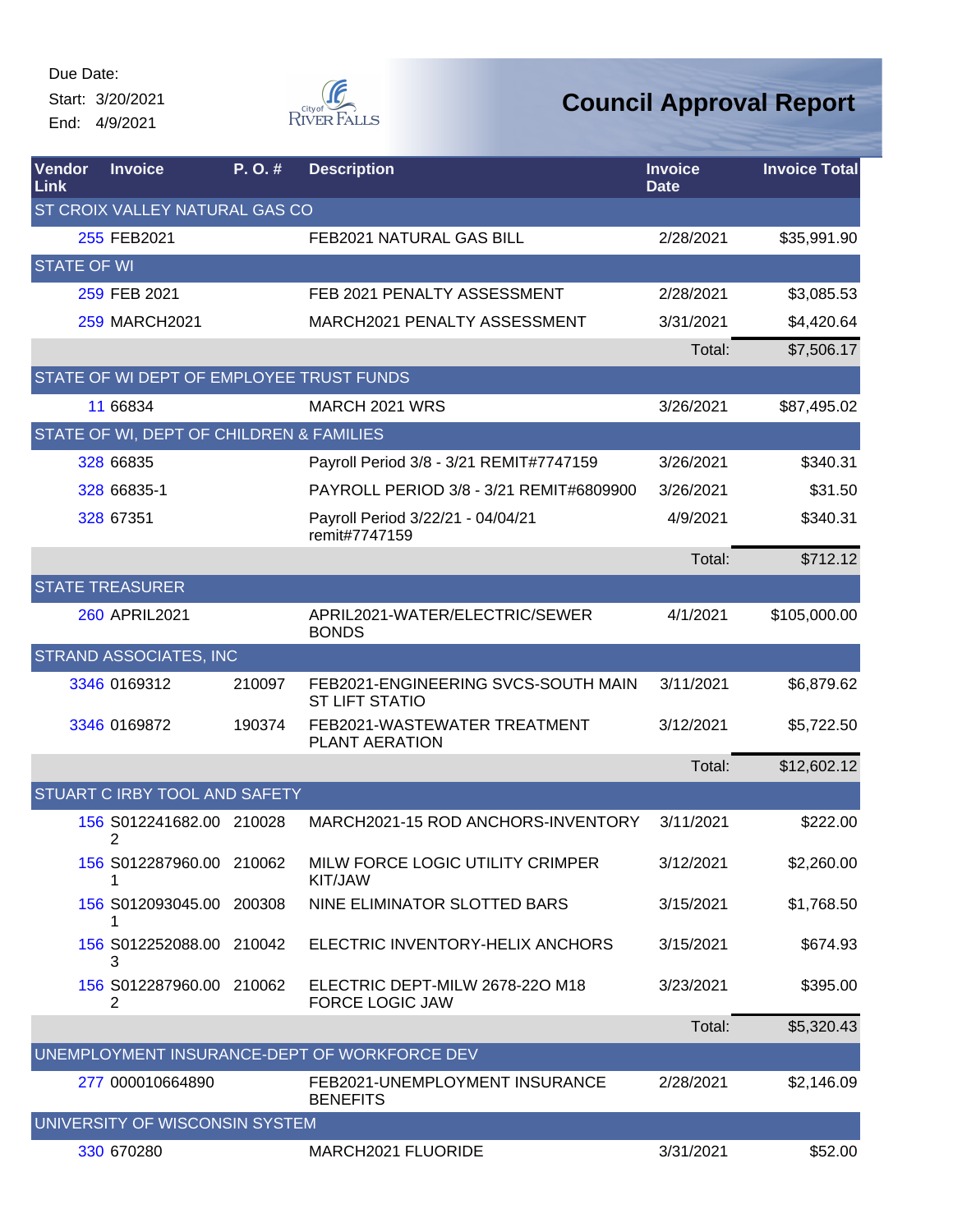Start: 3/20/2021 End: 4/9/2021



| <b>Vendor</b><br>Link | <b>Invoice</b>                       | P. O. # | <b>Description</b>                                         | <b>Invoice</b><br><b>Date</b> | <b>Invoice Total</b> |
|-----------------------|--------------------------------------|---------|------------------------------------------------------------|-------------------------------|----------------------|
|                       | 330 670140                           |         | MARCH2021-BOD BLIND STANDARD/LAB<br><b>QUALITY CONTROL</b> | 3/31/2021                     | \$45.00              |
|                       |                                      |         |                                                            | Total:                        | \$97.00              |
|                       | US BANK NATIONAL ASSOC               |         |                                                            |                               |                      |
|                       | 284 1727204-2018B                    |         | 2018B ELECT REV BOND PAYMENT                               | 2/19/2021                     | \$266,125.00         |
|                       | 284 1727204-2018A                    |         | 2018A GLEN PARK GO BOND PAYMENT                            | 2/19/2021                     | \$241,973.75         |
|                       | 284 MARCH2021                        |         | MARCH2021-PURCHASE CARD<br><b>TRANSACTIONS</b>             | 4/1/2021                      | \$52,105.06          |
|                       |                                      |         |                                                            | Total:                        | \$560,203.81         |
|                       | USI INSURANCE SERVICES LLC           |         |                                                            |                               |                      |
|                       | 4562 31422                           | 210110  | PAYMENT 3 OF 4/AGENCY SERVICE FEE                          | 3/1/2021                      | \$6,250.00           |
|                       | <b>USIC HOLDINGS INC</b>             |         |                                                            |                               |                      |
|                       | 4679 430726                          | 210011  | MARCH2021 WATER/ELECTRIC LOCATES                           | 3/31/2021                     | \$3,099.54           |
|                       | 4679 430727                          | 210011  | <b>MARCH2021 SANITARY &amp; SEWER LOCATES</b>              | 3/31/2021                     | \$1,517.65           |
|                       |                                      |         |                                                            | Total:                        | \$4,617.19           |
|                       | <b>UWRF FAST COPY</b>                |         |                                                            |                               |                      |
|                       | 290 12345                            |         | 2000 BLUE INK WINDOW ENVELOPES-<br><b>LIBRARY</b>          | 3/25/2021                     | \$325.00             |
|                       | WI DEPARTMENT OF REVENUE             |         |                                                            |                               |                      |
|                       | 3 66829                              |         | Payroll Period 3/8 - 3/21                                  | 3/26/2021                     | \$14,117.45          |
|                       | 3 67347                              |         | Payroll Period 3/22/21 - 04/04/21                          | 4/9/2021                      | \$13,587.58          |
|                       |                                      |         |                                                            | Total:                        | \$27,705.03          |
|                       | WI DEPT OF TRANSPORTATION            |         |                                                            |                               |                      |
|                       | 3564 395-<br>0000208482              | 200383  | FEB2021-JUGHANDLE CONSTRUCTION                             | 3/1/2021                      | \$9,963.33           |
|                       | WINFIELD SOLUTIONS LLC               |         |                                                            |                               |                      |
|                       | 3840 RETURN                          |         | <b>RETURN OF FINANCIAL GUARANTEE</b>                       | 4/1/2021                      | \$5,209.44           |
|                       | <b>WISCONSIN LIBRARY ASSOCIATION</b> |         |                                                            |                               |                      |
|                       | 591 11094                            |         | 2021 MEMBERSHIP RENEWAL                                    | 3/1/2021                      | \$50.00              |
| <b>WPPI ENERGY</b>    |                                      |         |                                                            |                               |                      |
|                       | 342 FEB2021POWE<br>R                 |         | FEB2021 POWER BILL                                         | 2/28/2021                     | \$714,629.57         |
|                       | 342 INV15295                         |         | APRIL2021-AMI IMPLEMENTATION<br><b>MONTHLY PYMT</b>        | 4/1/2021                      | \$4,166.67           |
|                       |                                      |         |                                                            | Total:                        | \$718,796.24         |
|                       | ZIELIES TREE SERVICE INC             |         |                                                            |                               |                      |
|                       | 2694 202183                          | 210031  | WKEND2/7/21-DISTRIBUTION TREE<br><b>TRIMMING</b>           | 3/1/2021                      | \$7,728.40           |